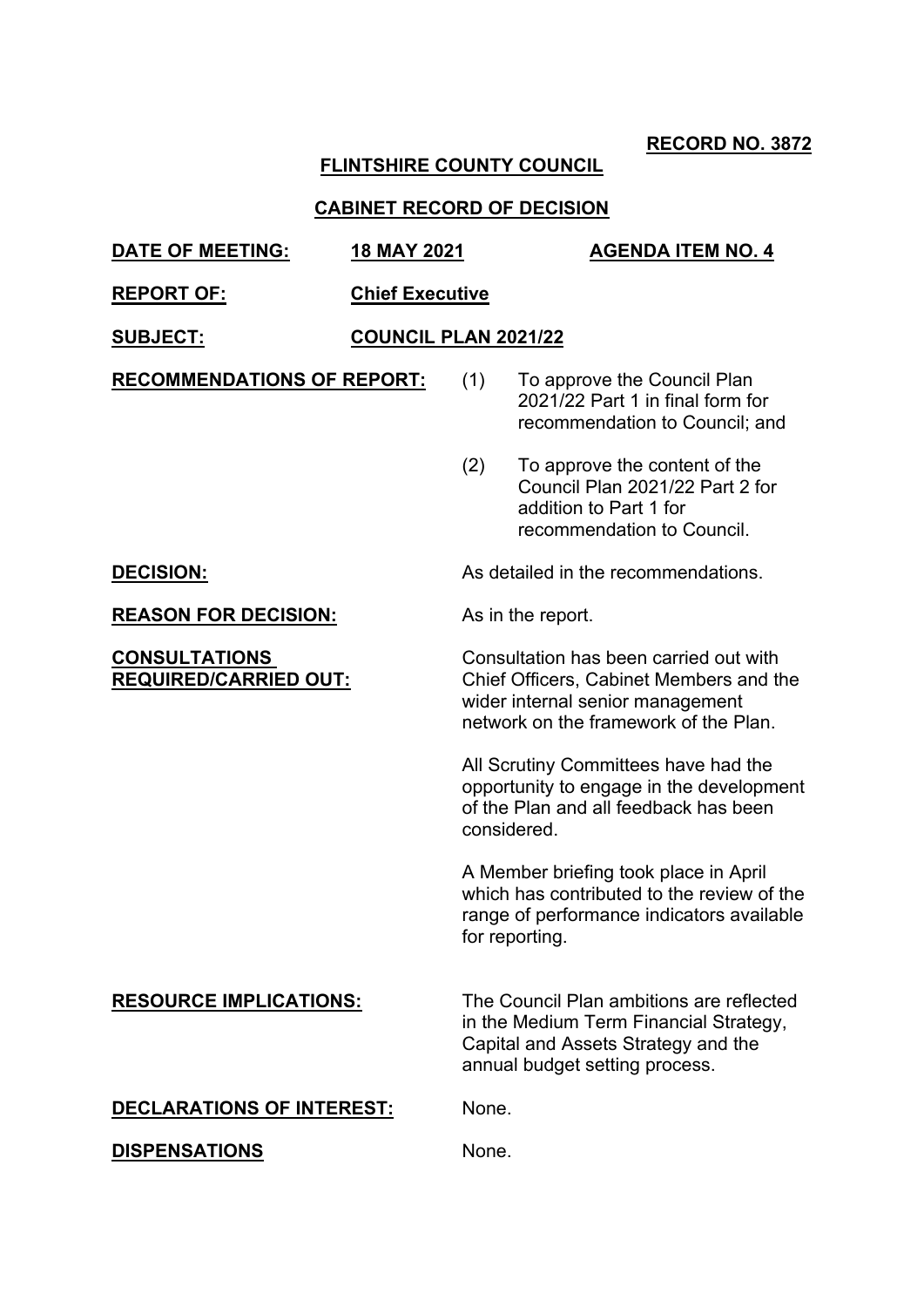**SIGNED (Proper Officer)**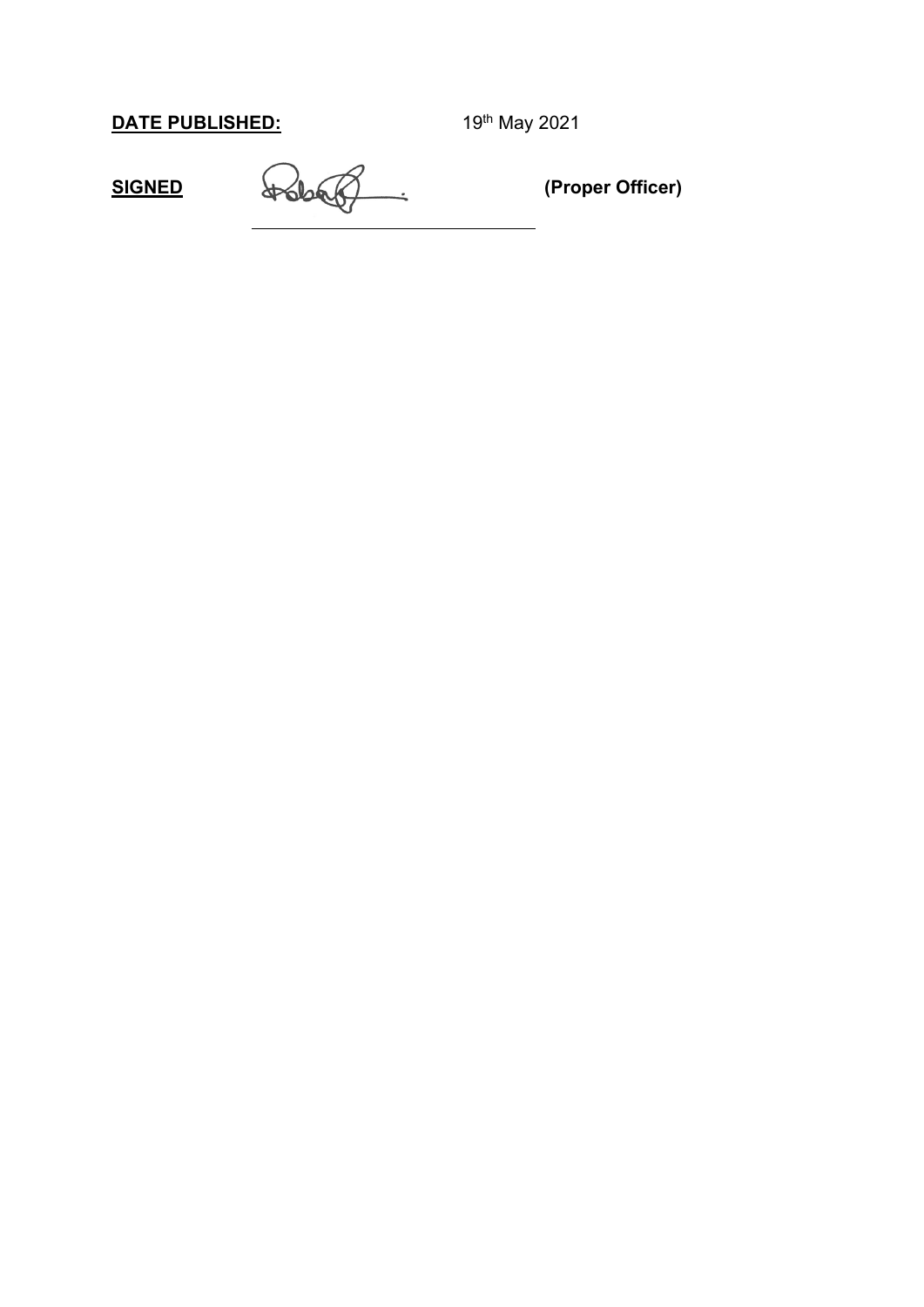## **FLINTSHIRE COUNTY COUNCIL**

## **CABINET RECORD OF DECISION**

## **DATE OF MEETING: 18 MAY 2021 AGENDA ITEM NO. 5**

#### **REPORT OF: Chief Officer (Planning, Environment and Economy)**

### **SUBJECT: TOWN CENTRE REGENERATION**

**RECOMMENDATIONS OF REPORT:** (1) That the progress in delivering the

## priorities for town centre regeneration agreed at the March 2020 Cabinet meeting are noted;

- (2) That the resource implications of delivering the programme are noted and that they will be considered for inclusion in the development of the Medium Term Financial Strategy and Capital Programme; and
- (3) That Members give delegated authority to the Chief Officer (Planning, Environment and Economy) in consultation with the Cabinet Member for Economic Development to bid for external funding as it becomes available to support the approaches to town centre regeneration set out in the report.

**DECISION:** As detailed in the recommendations.

**REASON FOR DECISION:** As in the report.

None.

#### **CONSULTATIONS REQUIRED/CARRIED OUT:**

**RESOURCE IMPLICATIONS:** The regeneration team currently stands at two individuals with recruitment for a third currently underway. Although there is considerable experience in delivering regeneration projects the increased scale of the programme and more propertyrelated regeneration work proposed is not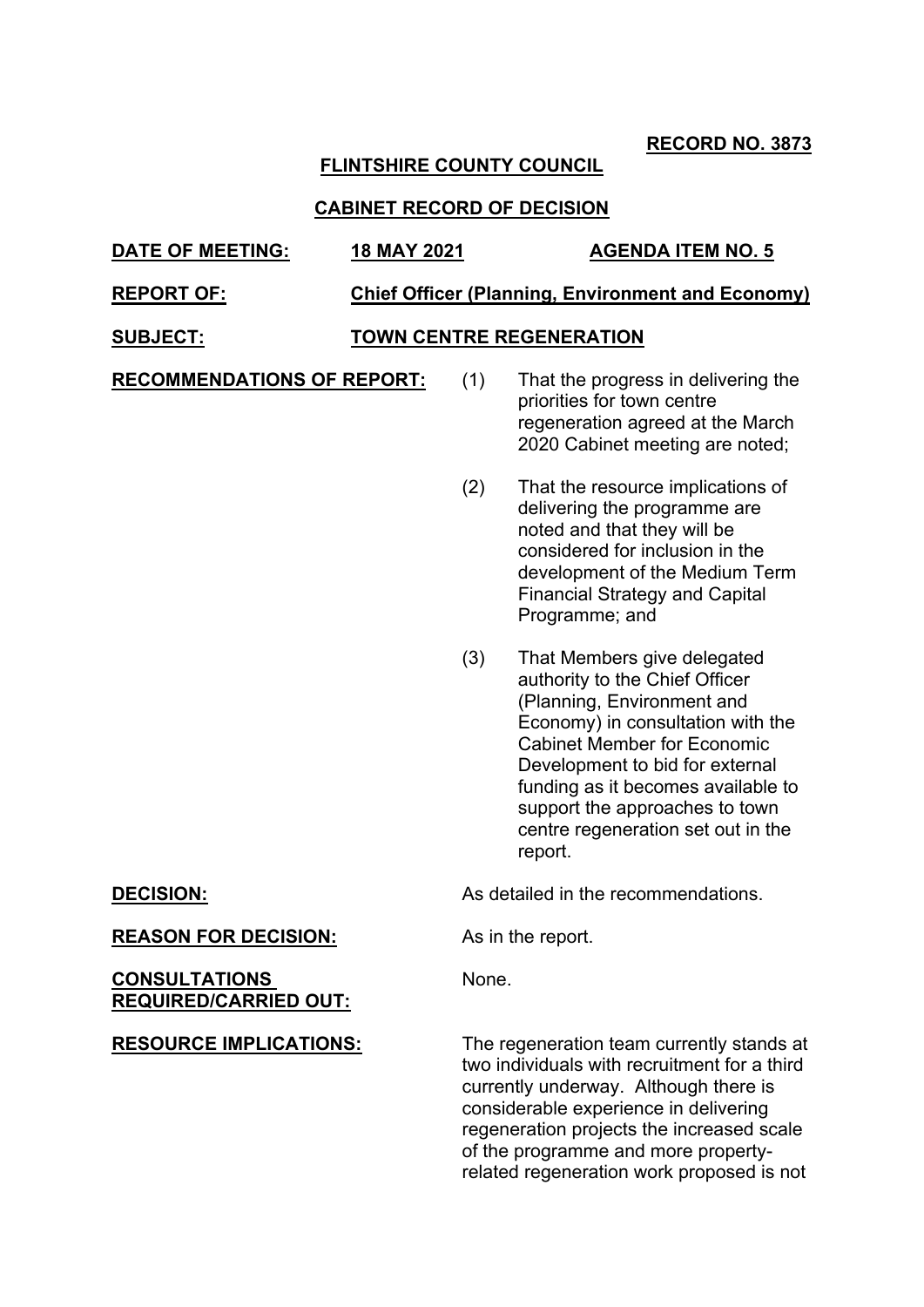deliverable with current resources. In particular, staff with high level property development skills will be required to successfully deliver the programme and manage risks to the Council.

Further, the proposed approach will place demands upon other teams in the Council to deliver specialist advice and support, for example property and legal services. The Council will also need to purchase specialist property expertise on a consultancy basis in order to effective survey and value properties and to help plan viable end uses.

Finally, although the WG are making regeneration capital funding available to the Council for property-related regeneration work this funding is either repayable or requires significant match funding. Without capital funds the Council will not be able to take full advantage of these opportunities to regenerate town centres.

Further work is needed to quantify the scale of resources needed to deliver the programme but it is anticipated that, in the short term, a suitably experienced and qualified manager role is required to drive forward the regeneration programme together with some modern trainee support to the team to free up time for project delivery.

The estimated annual revenue cost for the staff requirements would be approximately £75,168.

**DECLARATIONS OF INTEREST:** None.

**DISPENSATIONS** None.

**SIGNED (Proper Officer)**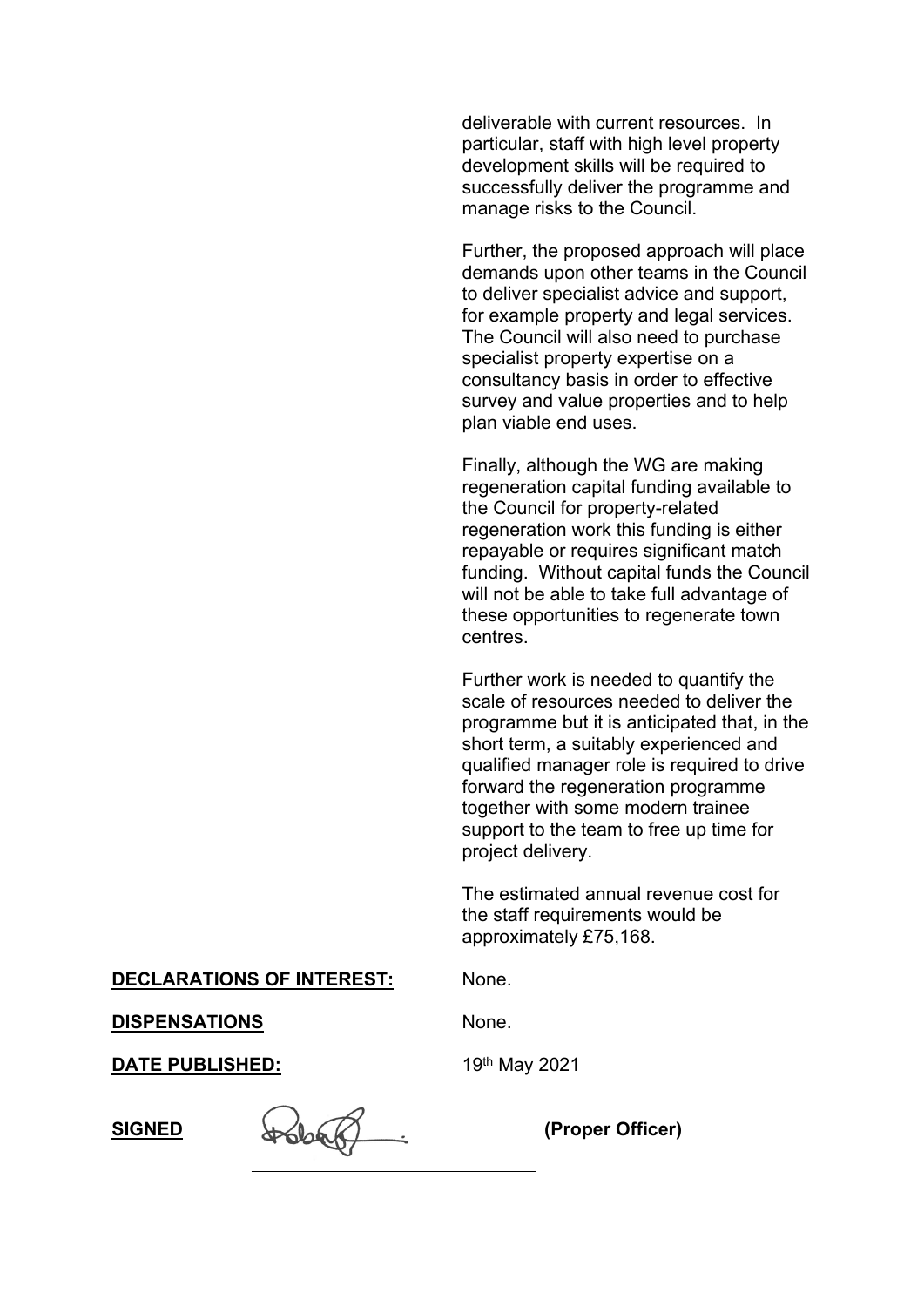## **FLINTSHIRE COUNTY COUNCIL**

| <b>DATE OF MEETING:</b>                              | 18 MAY 2021                                                                                                 |                                             | <b>AGENDA ITEM NO. 6</b>                                                        |
|------------------------------------------------------|-------------------------------------------------------------------------------------------------------------|---------------------------------------------|---------------------------------------------------------------------------------|
| <b>REPORT OF:</b>                                    | (Housing and Assets)                                                                                        |                                             | <b>Chief Officer (Education and Youth), Chief Officer</b>                       |
| <b>SUBJECT:</b>                                      | <b>WELSH GOVERNMENT ADDITIONAL SCHOOLS</b><br><b>CAPITAL REPAIR AND MAINTENANCE FUNDING</b><br><b>GRANT</b> |                                             |                                                                                 |
| <b>RECOMMENDATIONS OF REPORT:</b>                    |                                                                                                             | That the additional repair and<br>approved. | maintenance schools programme is                                                |
| <b>DECISION:</b>                                     |                                                                                                             |                                             | As detailed in the recommendation.                                              |
| <b>REASON FOR DECISION:</b>                          |                                                                                                             | As in the report.                           |                                                                                 |
| <b>CONSULTATIONS</b><br><b>REQUIRED/CARRIED OUT:</b> |                                                                                                             | Board.                                      | With the Capital and Asset Programme                                            |
| <b>RESOURCE IMPLICATIONS:</b>                        |                                                                                                             | resource and / or frameworks.               | The grant and proposed programme can<br>be administered within existing Council |
| <b>DECLARATIONS OF INTEREST:</b>                     |                                                                                                             | None.                                       |                                                                                 |
| <b>DISPENSATIONS</b>                                 |                                                                                                             | None.                                       |                                                                                 |
| <b>DATE PUBLISHED:</b>                               |                                                                                                             | 19th May 2021                               |                                                                                 |
| <b>SIGNED</b>                                        |                                                                                                             |                                             | (Proper Officer)                                                                |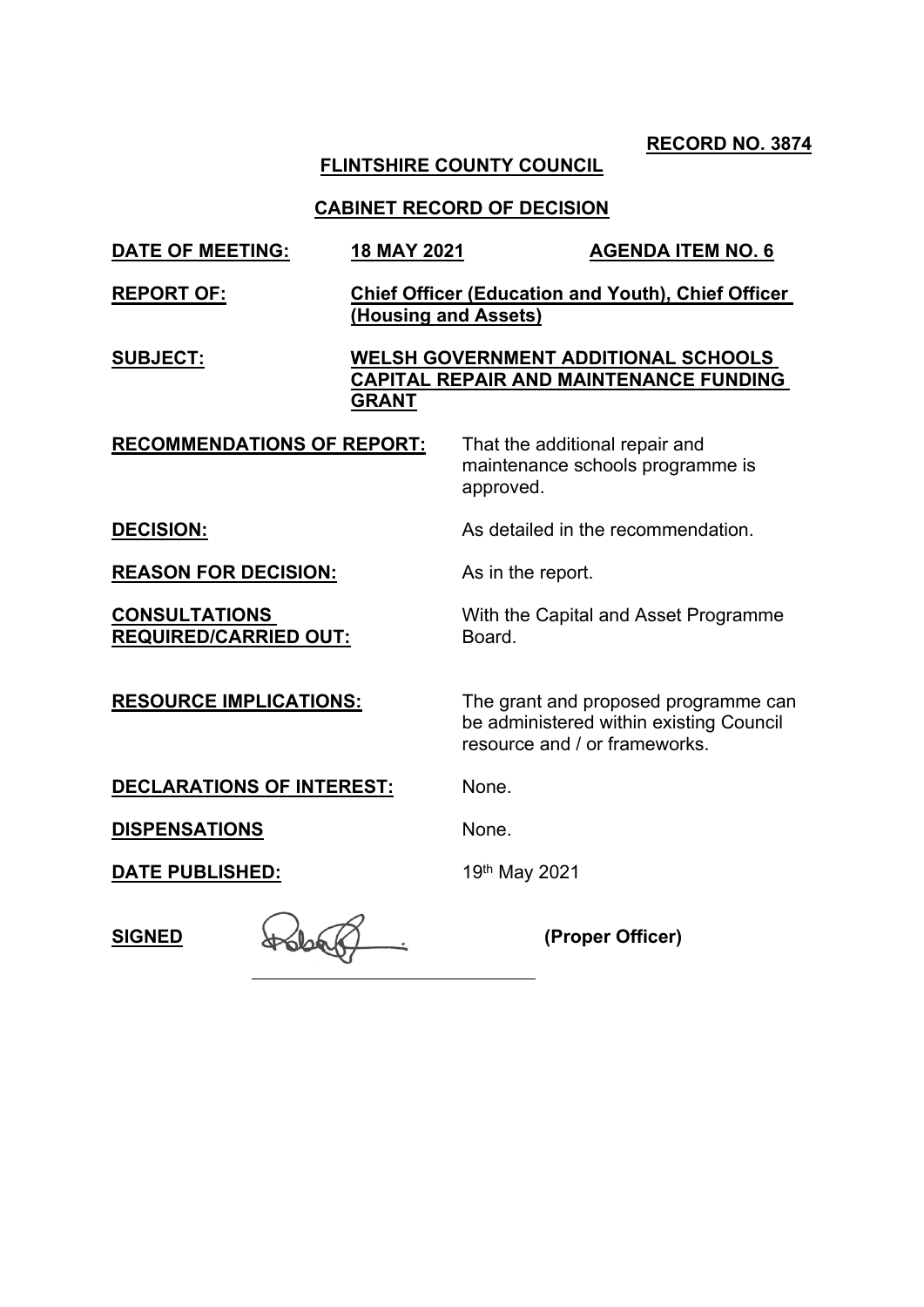## **FLINTSHIRE COUNTY COUNCIL**

## **CABINET RECORD OF DECISION**

| <b>DATE OF MEETING:</b>                              | <b>18 MAY 2021</b>                     |                       | <b>AGENDA ITEM NO. 7</b>                                                                                                                                                                                                                                                                       |  |
|------------------------------------------------------|----------------------------------------|-----------------------|------------------------------------------------------------------------------------------------------------------------------------------------------------------------------------------------------------------------------------------------------------------------------------------------|--|
| <b>REPORT OF:</b>                                    | <b>Chief Officer (Social Services)</b> |                       |                                                                                                                                                                                                                                                                                                |  |
| <b>SUBJECT:</b>                                      | <b>AROSFA UPDATE</b>                   |                       |                                                                                                                                                                                                                                                                                                |  |
| <b>RECOMMENDATIONS OF REPORT:</b>                    |                                        | closer to home.       | Cabinet recognise the progress made at<br>Arosfa, and support the opportunity to<br>provide additional flexible support for up<br>to four children and their families, with the<br>aim of keeping families together and                                                                        |  |
| <b>DECISION:</b>                                     |                                        |                       | As detailed in the recommendation.                                                                                                                                                                                                                                                             |  |
| <b>REASON FOR DECISION:</b>                          |                                        | As in the report.     |                                                                                                                                                                                                                                                                                                |  |
| <b>CONSULTATIONS</b><br><b>REQUIRED/CARRIED OUT:</b> |                                        | None.                 |                                                                                                                                                                                                                                                                                                |  |
| <b>RESOURCE IMPLICATIONS:</b>                        |                                        |                       | Social Services has secured ICF funding<br>to the value of £200k toward the total<br>costs of the Arosfa service 2021/22.<br>Other grant funding, including BCU health<br>funding such as CHC, will be maximised<br>wherever possible towards the service.                                     |  |
|                                                      |                                        | complexity dependant. | We will work within the ICF funding<br>envelope (£200k) for the next 12 months<br>and work with Action for Children to<br>establish service cost based on four<br>children / young people using the service<br>50% of the time and requiring needs and                                         |  |
|                                                      |                                        |                       | This new service is required as a result of<br>increasing demand and complexity of<br>support needed for families. Flintshire<br>has worked well with AFC, building on the<br>trust and transparency within the<br>partnership, to satisfy ourselves of the<br>operating costs of the service. |  |

It is anticipated that the current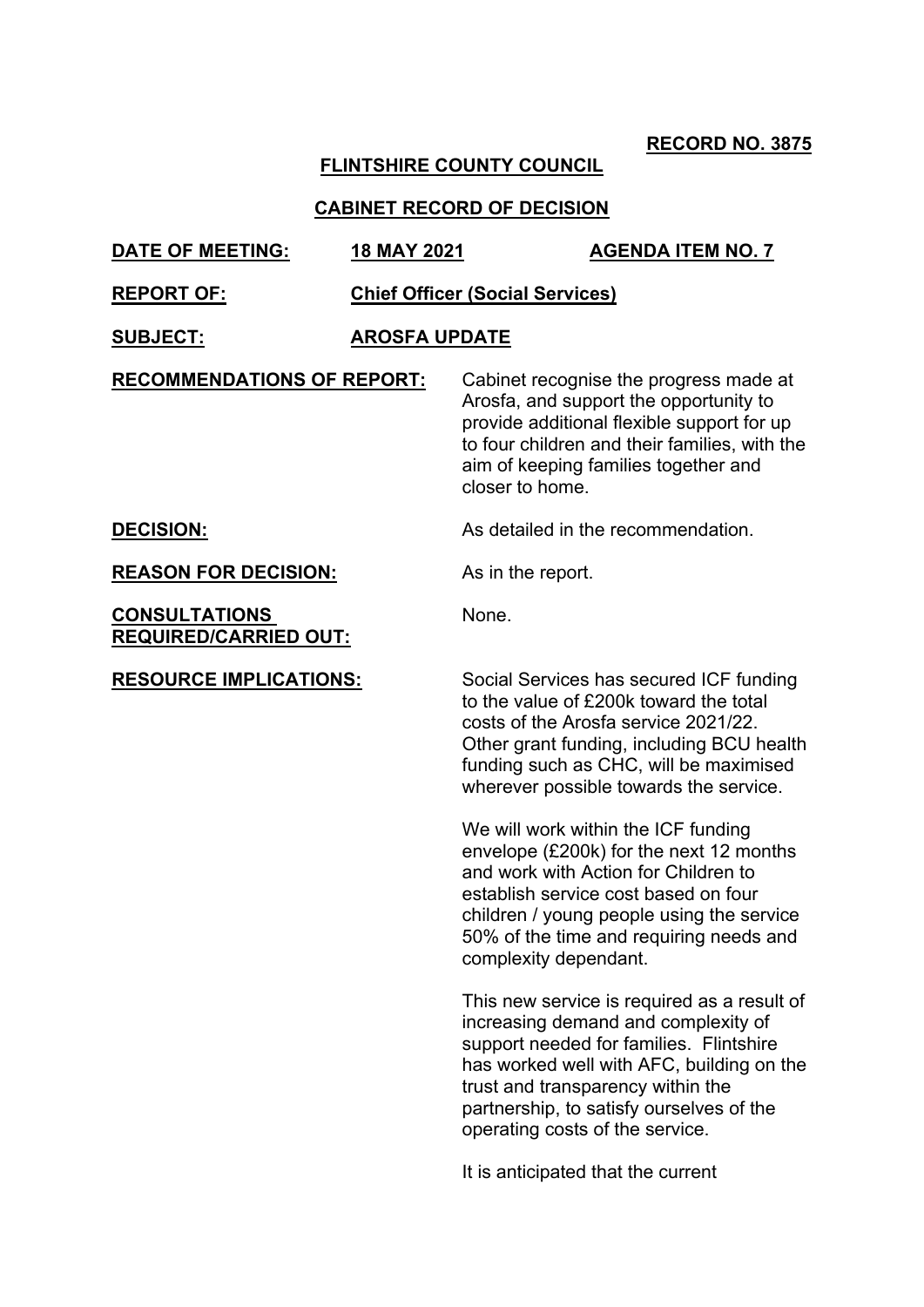management arrangements would continue i.e. the present Registered Manager would remain in post with extended responsibility across both elements of the service. A larger staff team would be recruited with all staff being required to work across both units but with staff identified as having a primary link to each child. We are proposing as a minimum that staff would occupy accommodation in both wings overnight therefore ensuring staff are on hand close to the young people.

#### **DECLARATIONS OF INTEREST:** None.

**DISPENSATIONS** None.

**SIGNED (Proper Officer)**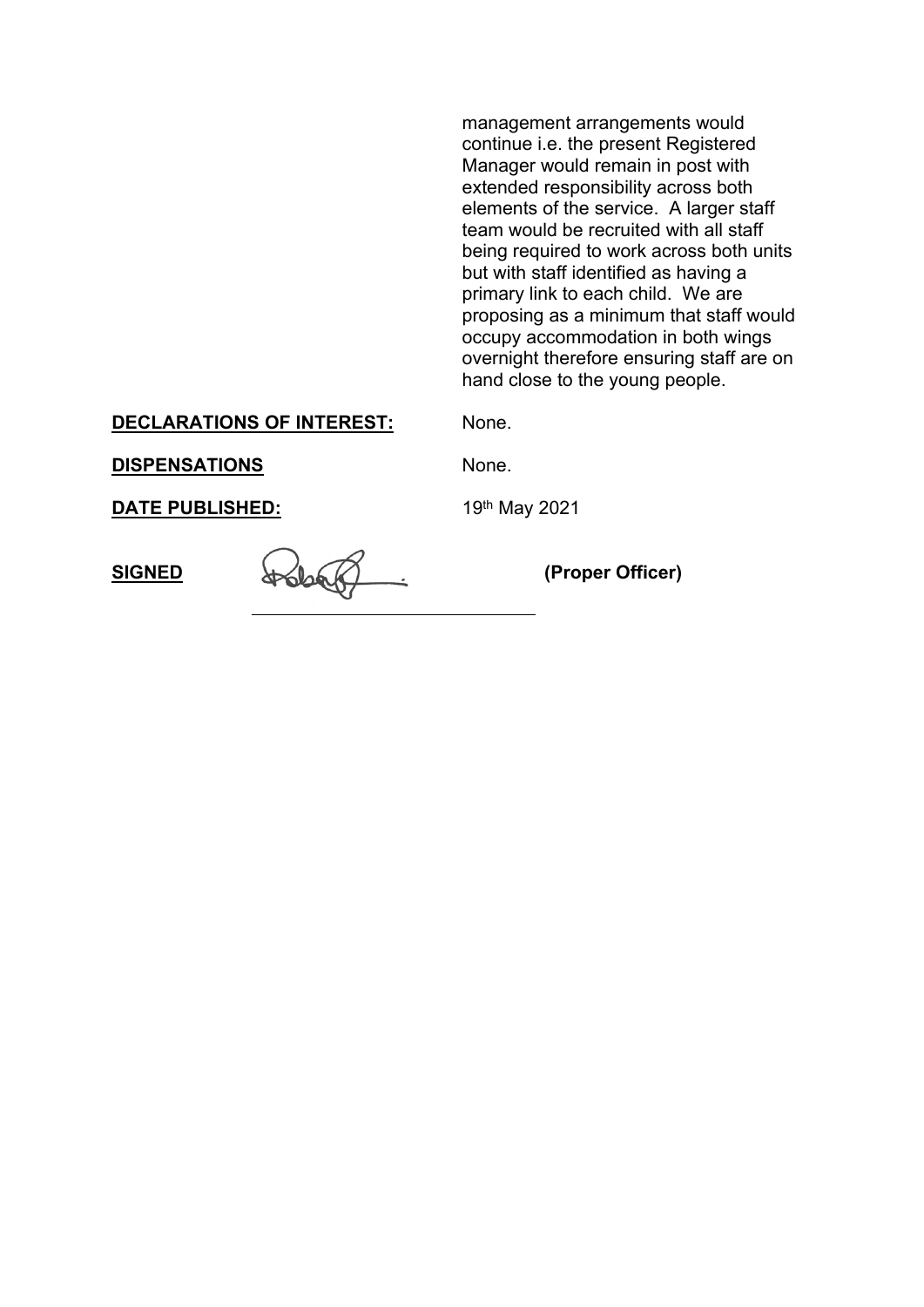## **FLINTSHIRE COUNTY COUNCIL**

| <b>DATE OF MEETING:</b>                              | 18 MAY 2021                                           |       | <b>AGENDA ITEM NO. 8</b>                                                                                                                                                                                     |  |  |
|------------------------------------------------------|-------------------------------------------------------|-------|--------------------------------------------------------------------------------------------------------------------------------------------------------------------------------------------------------------|--|--|
| <b>REPORT OF:</b>                                    | <b>Chief Officer (Streetscene and Transportation)</b> |       |                                                                                                                                                                                                              |  |  |
| <b>SUBJECT:</b>                                      | <b>CAR PARKING CHARGES</b>                            |       |                                                                                                                                                                                                              |  |  |
| <b>RECOMMENDATIONS OF REPORT:</b>                    |                                                       | (1)   | That Cabinet approves the<br>reintroduction of parking charges in<br>Talacre car park; and                                                                                                                   |  |  |
|                                                      |                                                       | (2)   | That Cabinet approves the<br>introduction of a charging structure<br>for Deeside Industrial Park, Park<br>and Ride car park.                                                                                 |  |  |
| <b>DECISION:</b>                                     |                                                       |       | As detailed in the recommendations.                                                                                                                                                                          |  |  |
| <b>REASON FOR DECISION:</b>                          |                                                       |       | As in the report.                                                                                                                                                                                            |  |  |
| <b>CONSULTATIONS</b><br><b>REQUIRED/CARRIED OUT:</b> |                                                       |       | Deputy Leader of the Council and Cabinet<br>Member for Streetscene and Countryside.                                                                                                                          |  |  |
| <b>RESOURCE IMPLICATIONS:</b>                        |                                                       |       | There will be no impact on staff resources<br>due to this proposal. The seven<br>enforcement officers employed will<br>undertake patrols and management of the<br>parking spaces and machine<br>maintenance. |  |  |
|                                                      |                                                       |       | The car park construction costs have<br>been funded by WG through their North<br>East Wales Metro project.                                                                                                   |  |  |
| <b>DECLARATIONS OF INTEREST:</b>                     |                                                       | None. |                                                                                                                                                                                                              |  |  |
| <b>DISPENSATIONS</b>                                 |                                                       | None. |                                                                                                                                                                                                              |  |  |
| <u>DATE PUBLISHED:</u>                               |                                                       |       | 19th May 2021                                                                                                                                                                                                |  |  |
| <b>SIGNED</b>                                        |                                                       |       | (Proper Officer)                                                                                                                                                                                             |  |  |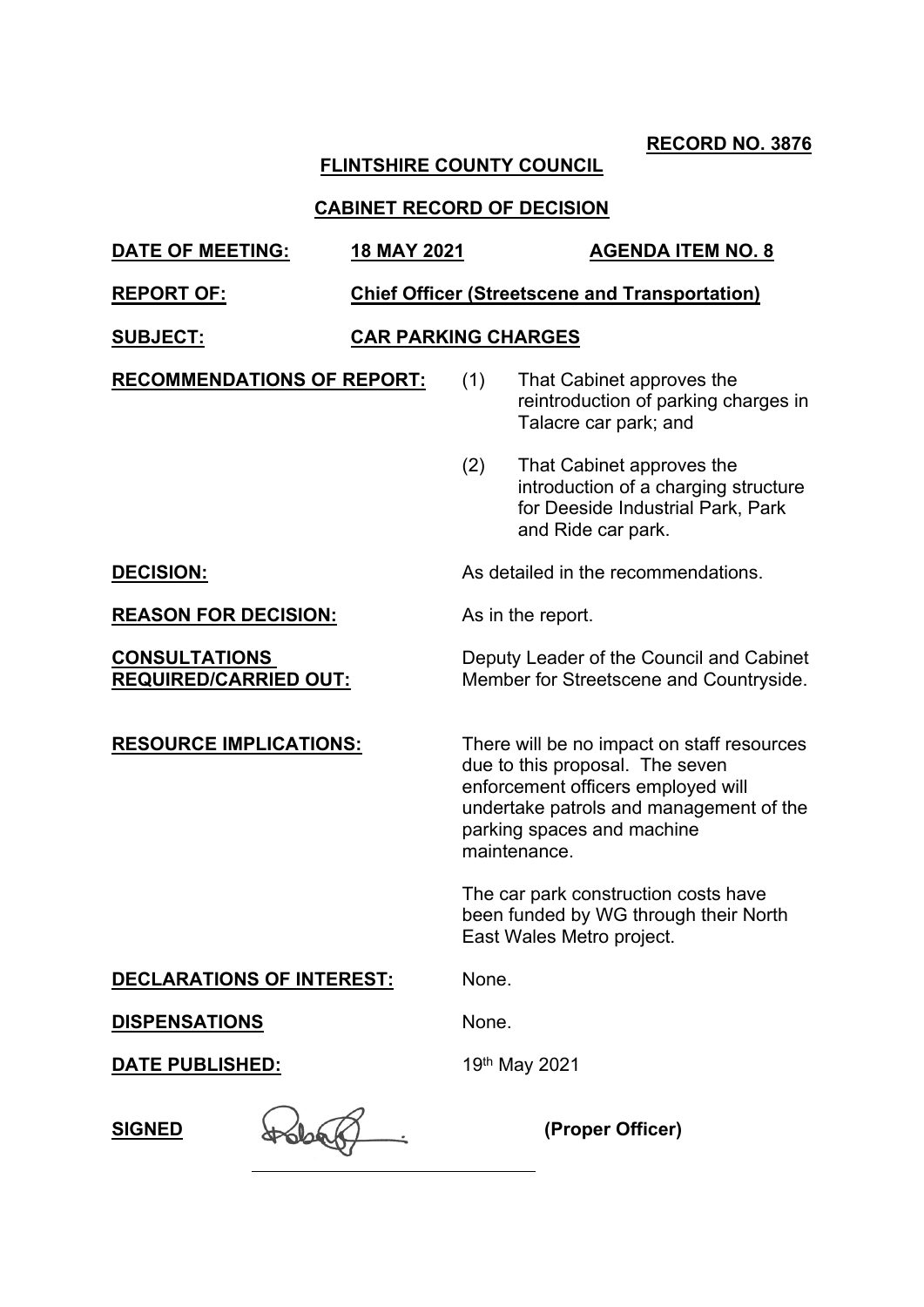## **FLINTSHIRE COUNTY COUNCIL**

#### **CABINET RECORD OF DECISION**

# **DATE OF MEETING: 18 MAY 2021 AGENDA ITEM NO. 9 REPORT OF: Chief Officer (Streetscene and Transportation) SUBJECT: HIGHWAYS ASSET MANAGEMENT PLAN**

**RECOMMENDATIONS OF REPORT:** (1) That Cabinet notes the content of

this report and the review of the Highway Asset Management Plan;

(2) That Cabinet notes the current arrangements and actions of the portfolio to maintain the highway network; and

(3) That Cabinet approves the revised policy for Highway and Car Park Safety Inspections, Intervention Criteria and Response Times to include a revised approach to highway structure inspections.

**DECISION:** As detailed in the recommendations.

**REASON FOR DECISION:** As in the report.

With Cabinet Member.

Colleagues and neighbouring authorities, including County Surveyors Society **Wales** 

**REQUIRED/CARRIED OUT:**

**CONSULTATIONS**

**RESOURCE IMPLICATIONS:** The new revised policy has no detrimental impact on operations or costs.

> Capital Budgets for Planned Maintenance  $-$  £600 $k$ .

Additional Welsh Government Funding support in 2018 - £1.427m.

The process will ensure that available funding within the Streetscene and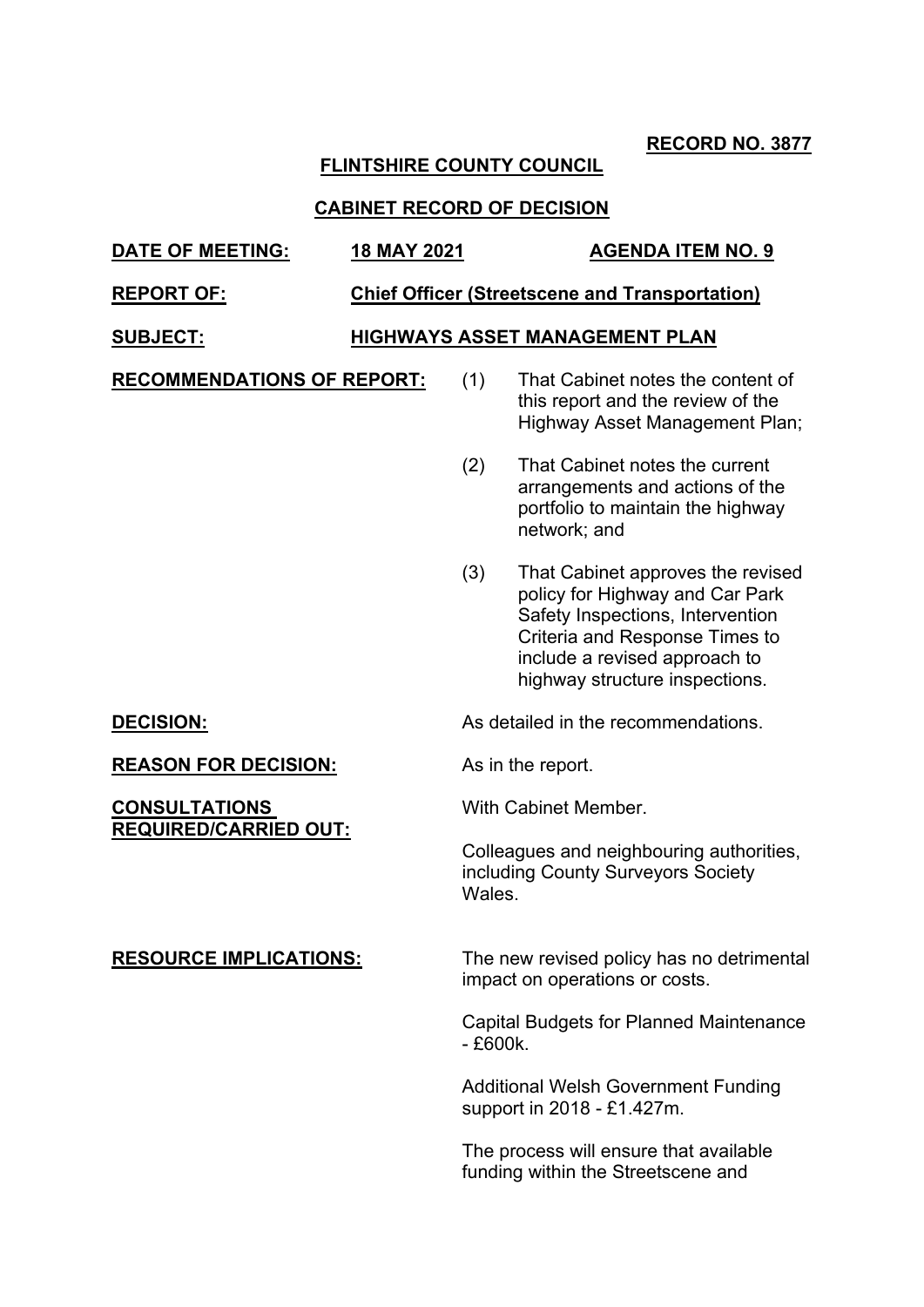Transportation Portfolio is targeted at those assets with the greatest need in order to provide the most economic and environmental benefit.

**DECLARATIONS OF INTEREST:** None.

**DISPENSATIONS** None.

**SIGNED (Proper Officer)**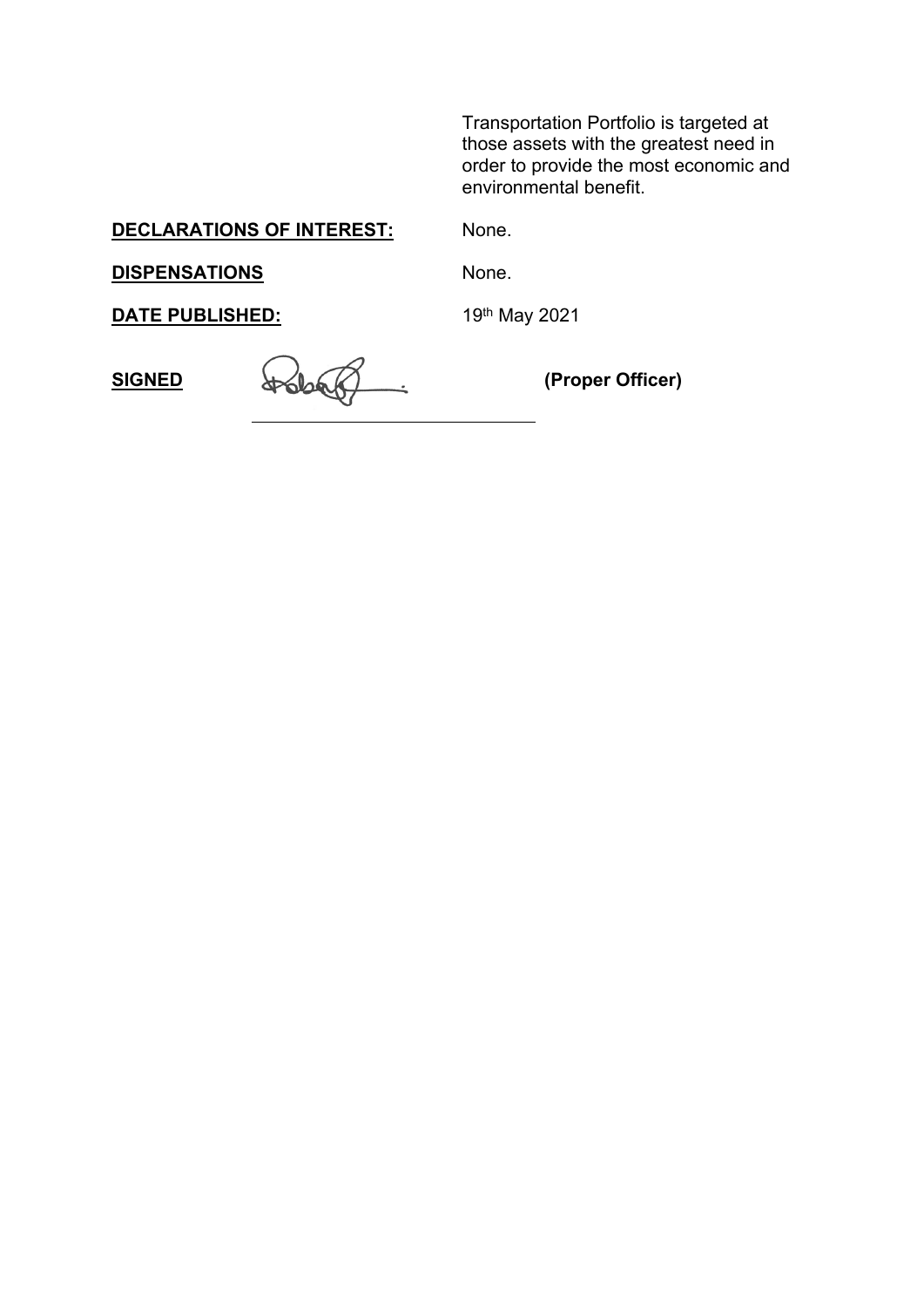### **FLINTSHIRE COUNTY COUNCIL**

#### **CABINET RECORD OF DECISION**

- **DATE OF MEETING: 18 MAY 2021 AGENDA ITEM NO. 10 REPORT OF: Chief Officer (Planning, Environment and Economy)**
- **SUBJECT: INTER AUTHORITY COLLABORATION TO MANAGE THE SUPPLY OF AGGREGATE MINERALS IN THE NORTH EAST WALES SUB-REGION**
- **RECOMMENDATIONS OF REPORT:** (1) That Cabinet approves the amended Statement of Sub-Regional collaboration (Version 3, April 2021 – Appendix 2), and agrees that it will be forwarded to the Welsh Government and the Planning Inspectorate for consideration as part of the Examination in Public into Flintshire's Local Development Plan; and
	- (2) That the Chief Officer (Planning, Environment and Economy) be provided with delegated powers concerning editorial, i.e. nonmaterial amendments, to the draft SSRC should the need arise as a result of recommendations made by Denbighshire County Council, or Wrexham County Borough Council following approval of this report.

**DECISION:** As detailed in the recommendations.

On 8<sup>th</sup> April 2021 Planning Strategy Group endorsed the amended draft SSRC and Cabinet approved the previous version of the SSRC on 22nd September 2020.

Consultation has been taking place with the partner authorities of Denbighshire

#### **REASON FOR DECISION:** As in the report.

#### **CONSULTATIONS REQUIRED/CARRIED OUT:**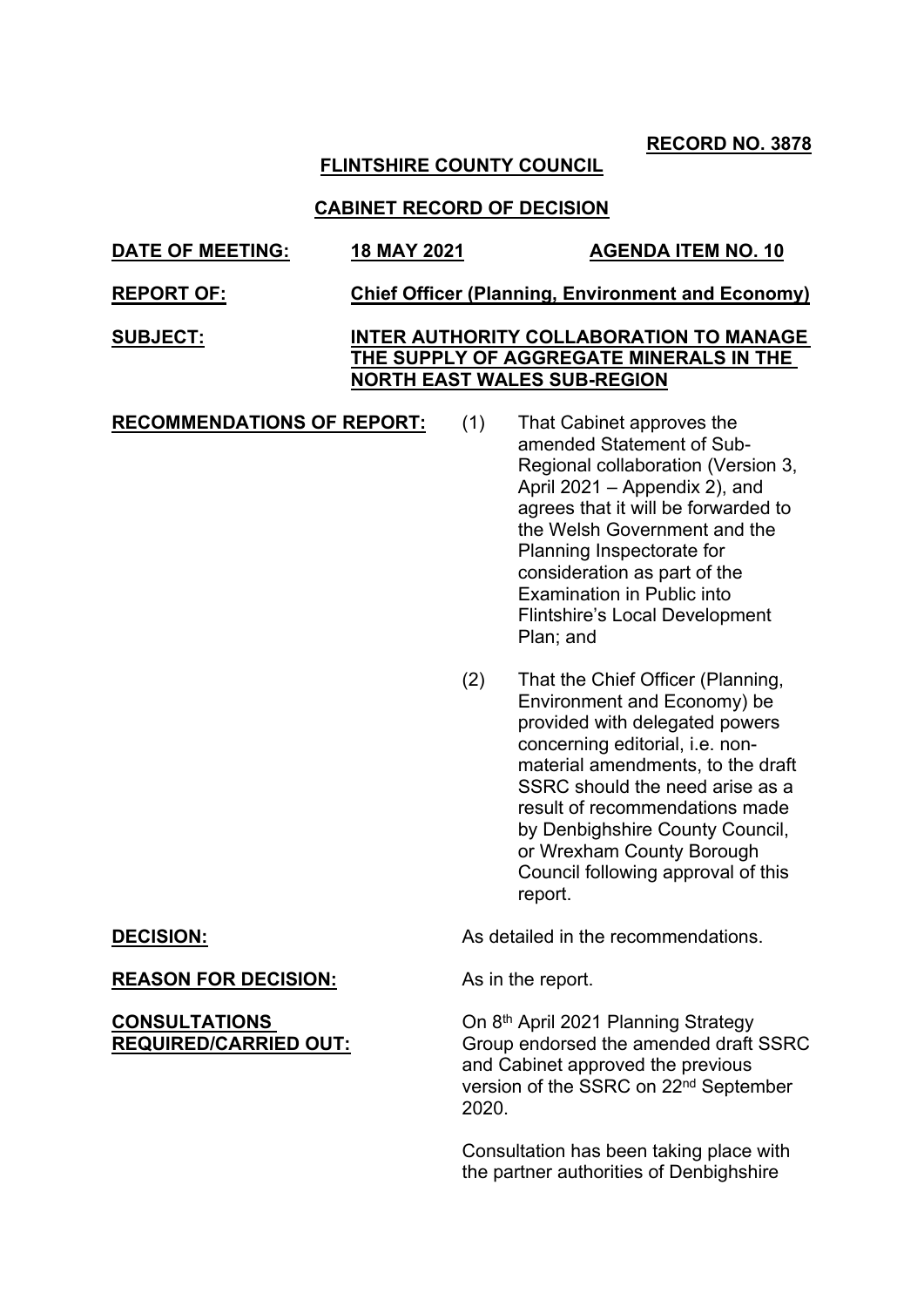County Council and Wrexham County Borough Council with various Member groups in order to approve the draft SSRC.

**RESOURCE IMPLICATIONS:** None.

**DECLARATIONS OF INTEREST:** None.

**DISPENSATIONS** None.

**SIGNED (Proper Officer)**